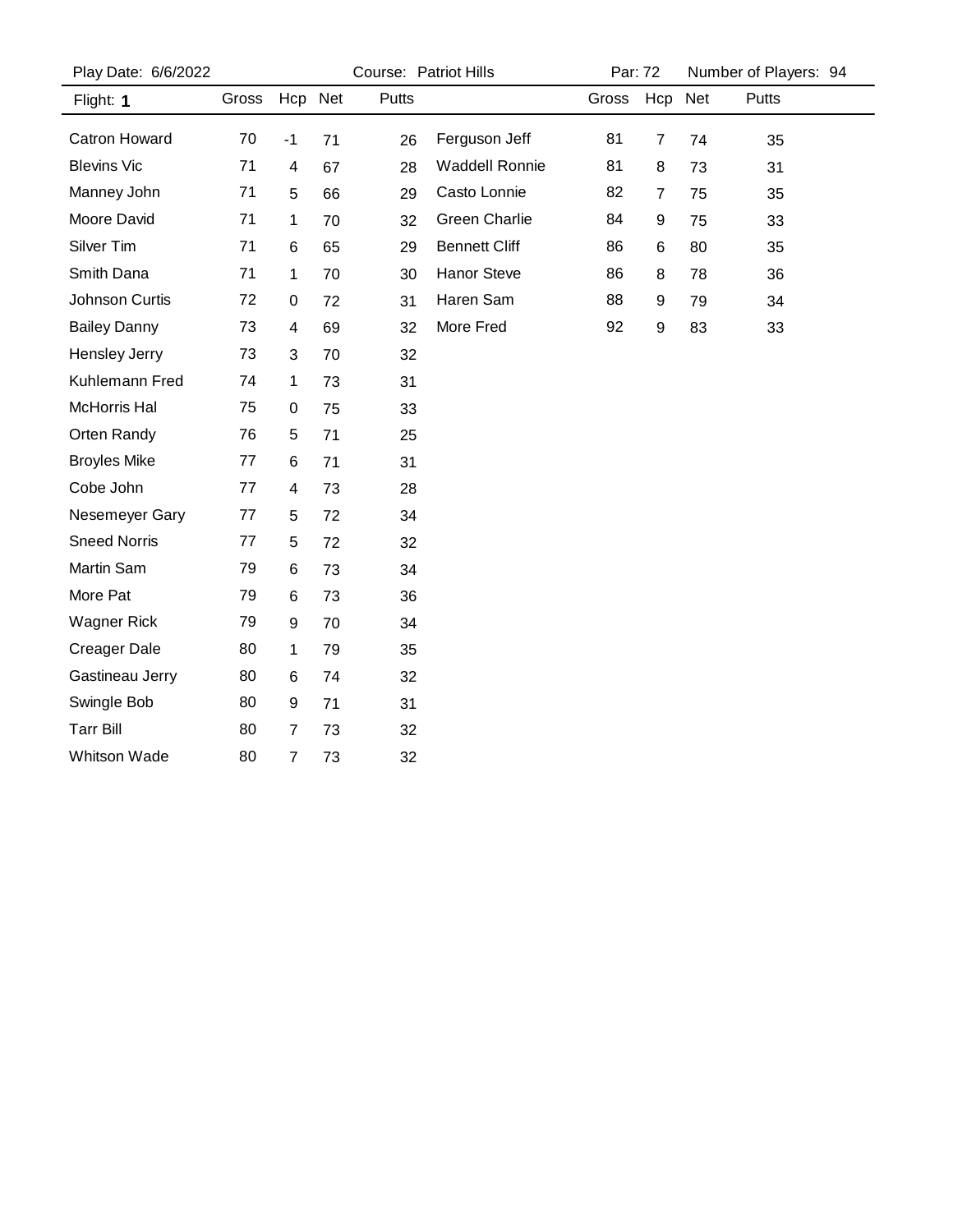| Play Date: 6/6/2022     |       | Course: Patriot Hills |    |       |                      | Par: 72 |         | Number of Players: 94 |       |
|-------------------------|-------|-----------------------|----|-------|----------------------|---------|---------|-----------------------|-------|
| Flight: 2               | Gross | Hcp Net               |    | Putts |                      | Gross   | Hcp Net |                       | Putts |
| Smith Joe               | 74    | 11                    | 63 | 29    | Carey Rod            | 91      | 17      | 74                    | 41    |
| <b>Kramer David</b>     | 77    | 17                    | 60 | 29    | <b>Carper David</b>  | 91      | 11      | 80                    | 38    |
| <b>Bishop Glenn</b>     | 79    | 17                    | 62 | 28    | McCurry Gary         | 91      | 16      | 75                    | 35    |
| Lanham Brian            | 79    | 10                    | 69 | 36    | <b>White Steve</b>   | 93      | 16      | 77                    | 37    |
| <b>Hagy Michael</b>     | 80    | 10                    | 70 | 28    | Carroll Bill         | 95      | 14      | 81                    | 34    |
| Harrison Jeff           | 80    | 11                    | 69 | 33    | <b>Compton Barry</b> | 95      | 11      | 84                    | 38    |
| Oldenberg Ken           | 80    | 12                    | 68 | 33    |                      |         |         |                       |       |
| Presnell Ray            | 80    | 13                    | 67 | 29    |                      |         |         |                       |       |
| Wigley Joe              | 81    | 11                    | 70 | 29    |                      |         |         |                       |       |
| <b>Scalf Michael</b>    | 83    | 16                    | 67 | 37    |                      |         |         |                       |       |
| <b>Andrews Clifford</b> | 84    | 14                    | 70 | 34    |                      |         |         |                       |       |
| Casem Conrad            | 84    | 11                    | 73 | 38    |                      |         |         |                       |       |
| <b>Bell Larry</b>       | 85    | 15                    | 70 | 30    |                      |         |         |                       |       |
| McGee Wayne             | 85    | 16                    | 69 | 31    |                      |         |         |                       |       |
| Johnson Ken             | 86    | 17                    | 69 | 35    |                      |         |         |                       |       |
| Marsh Kent              | 86    | 13                    | 73 | 37    |                      |         |         |                       |       |
| McConnell AL            | 86    | 10                    | 76 | 32    |                      |         |         |                       |       |
| Drapou Hank             | 88    | 13                    | 75 | 35    |                      |         |         |                       |       |
| Olszta Ken              | 88    | 16                    | 72 | 34    |                      |         |         |                       |       |
| Quaco Kim               | 88    | 13                    | 75 | 35    |                      |         |         |                       |       |
| <b>Archer Chuck</b>     | 89    | 13                    | 76 | 38    |                      |         |         |                       |       |
| Archer John             | 89    | 15                    | 74 | 36    |                      |         |         |                       |       |
| Gould Dan               | 89    | 17                    | 72 | 34    |                      |         |         |                       |       |
| Wood Johnny             | 90    | 10                    | 80 | 39    |                      |         |         |                       |       |